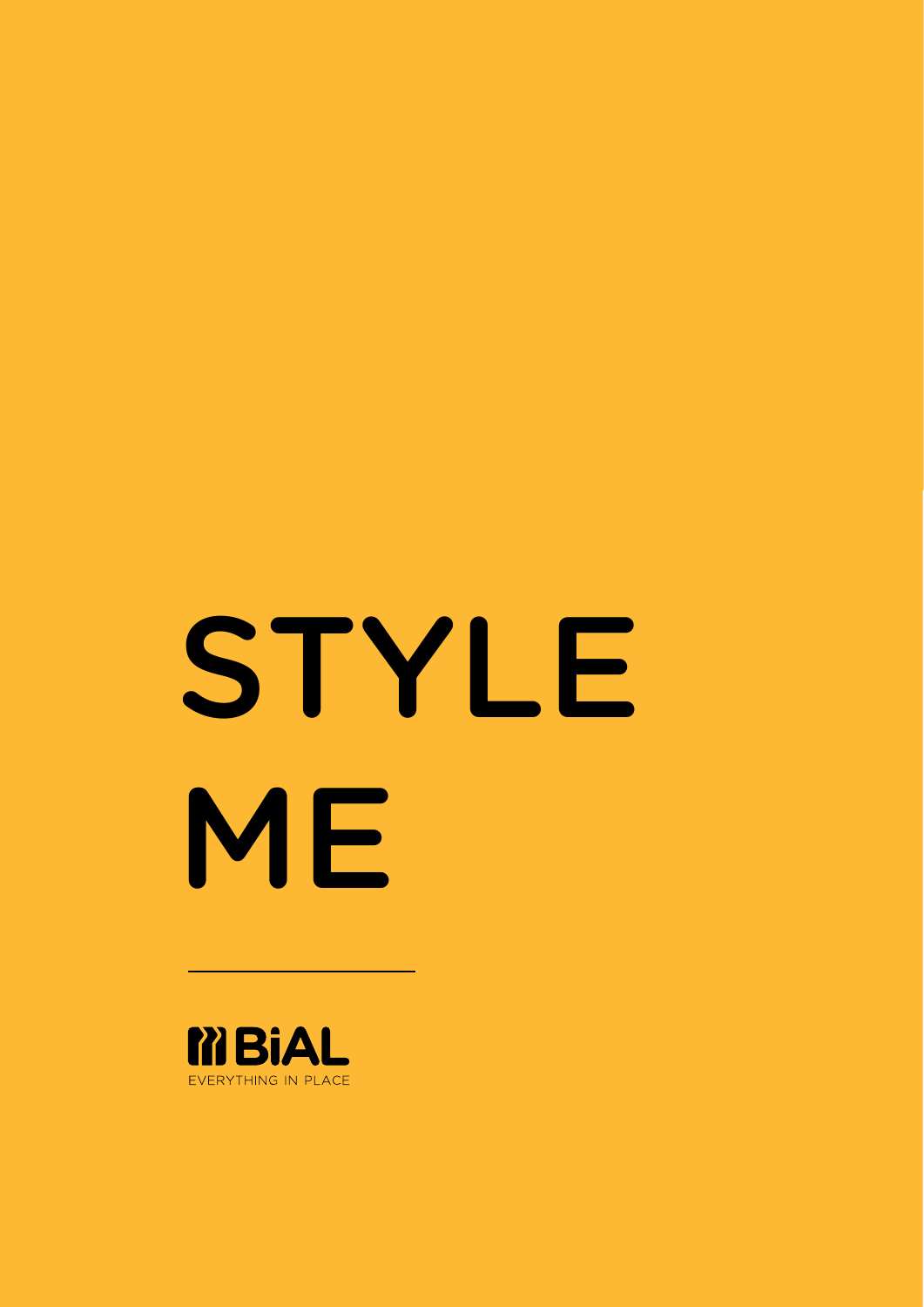# CONFIGURATION STYLE ME AIR







Different mask designs BIAL design valves





Electric heater with 2 hour drying function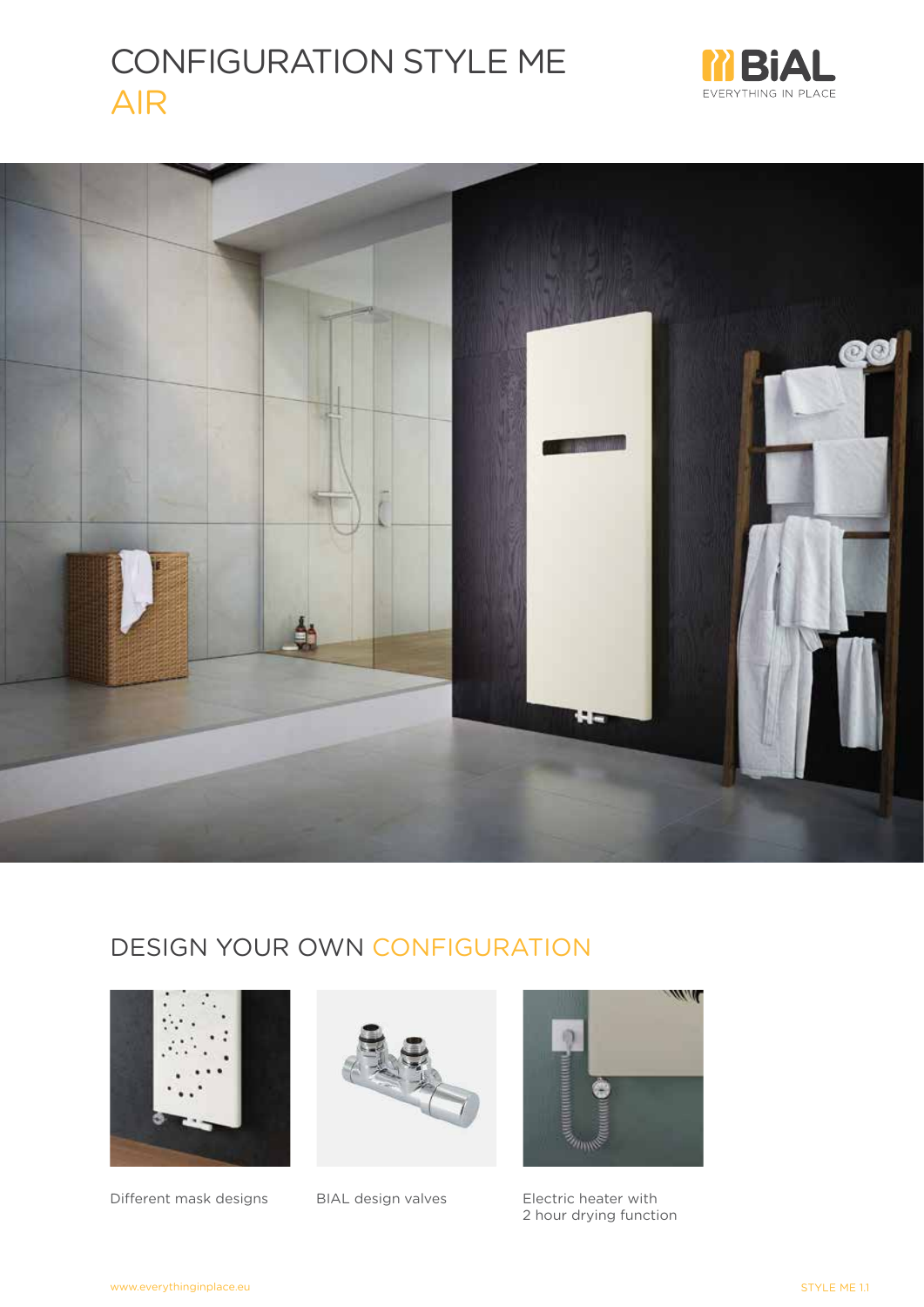



### ORDER GENERATOR TUBE RADIATOR 31 XXX YYYY ZZ





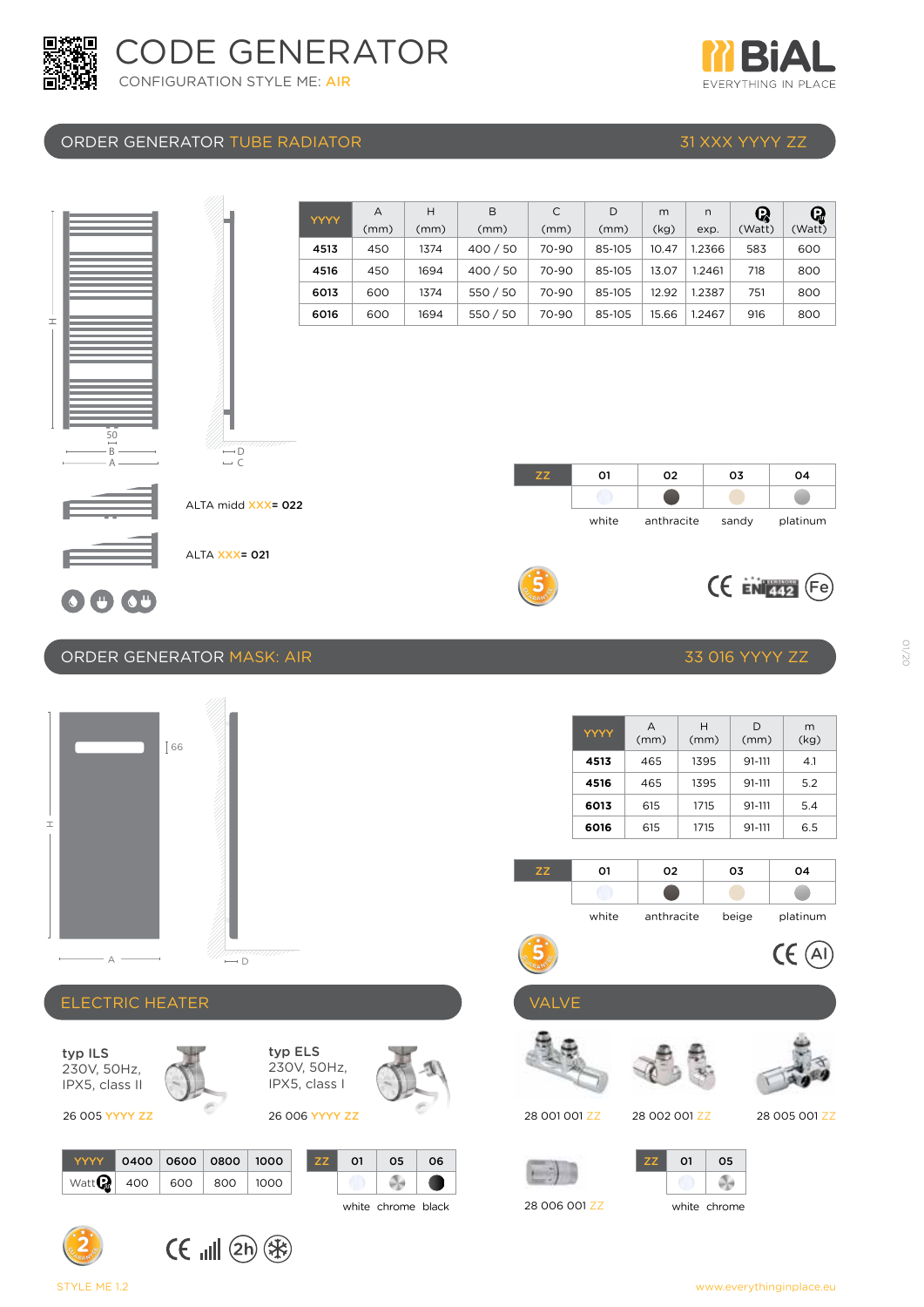# CONFIGURATION STYLE ME ZEN







Different mask designs BIAL design valves





Electric heater with 2 hour drying function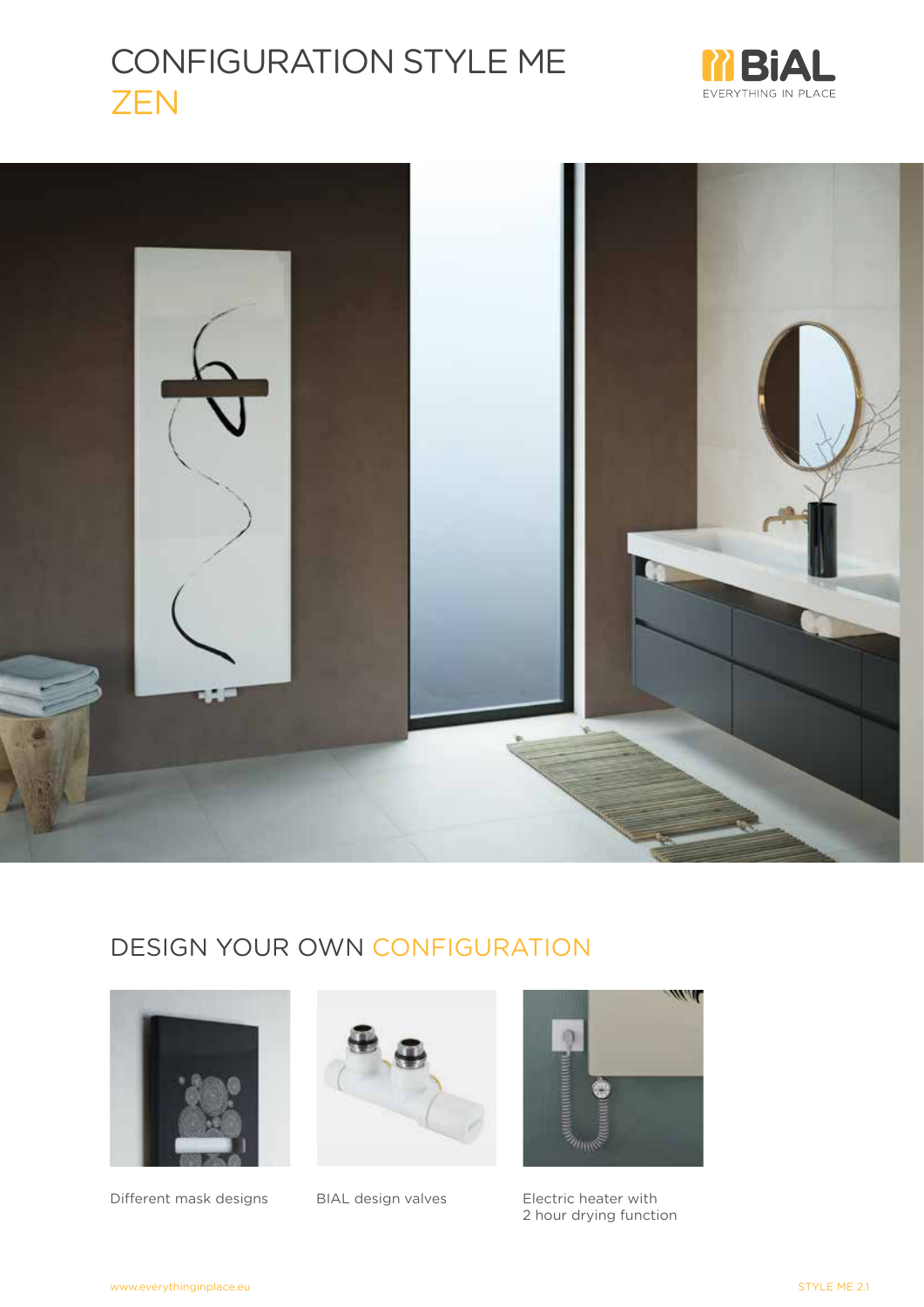







ELECTRIC HEATER **VALVE** 

 $-A \longrightarrow W \longrightarrow D$ 

typ ILS 230V, 50Hz, IPX5, class II

 $\frac{1}{2}$ 

26 005 YYYY ZZ 26 006 YYYY ZZ

| typ ELS                      |
|------------------------------|
| 230V, 50Hz,<br>IPX5, class I |

| YYYY 0400 0600 0800 1000 |  |  | 77 <sup>1</sup> | 01 | 05 |  |
|--------------------------|--|--|-----------------|----|----|--|
| $Watt$ 400 600 800 1000  |  |  |                 |    |    |  |
|                          |  |  |                 | .  |    |  |

 $ZZ$  01 05 06

white chrome black







28 001 001 ZZ

28 002 001 ZZ 28 005 001 ZZ



 $ZZ$  01 05  $\overline{a_{\sigma}}$ 

white chrome

 $\circledast$  ( $\circledast$   $\mathbb{I}$ llı,  $\circledast$ 

STYLE ME 2.2

**<sup>G</sup>UARANTE<sup>E</sup>**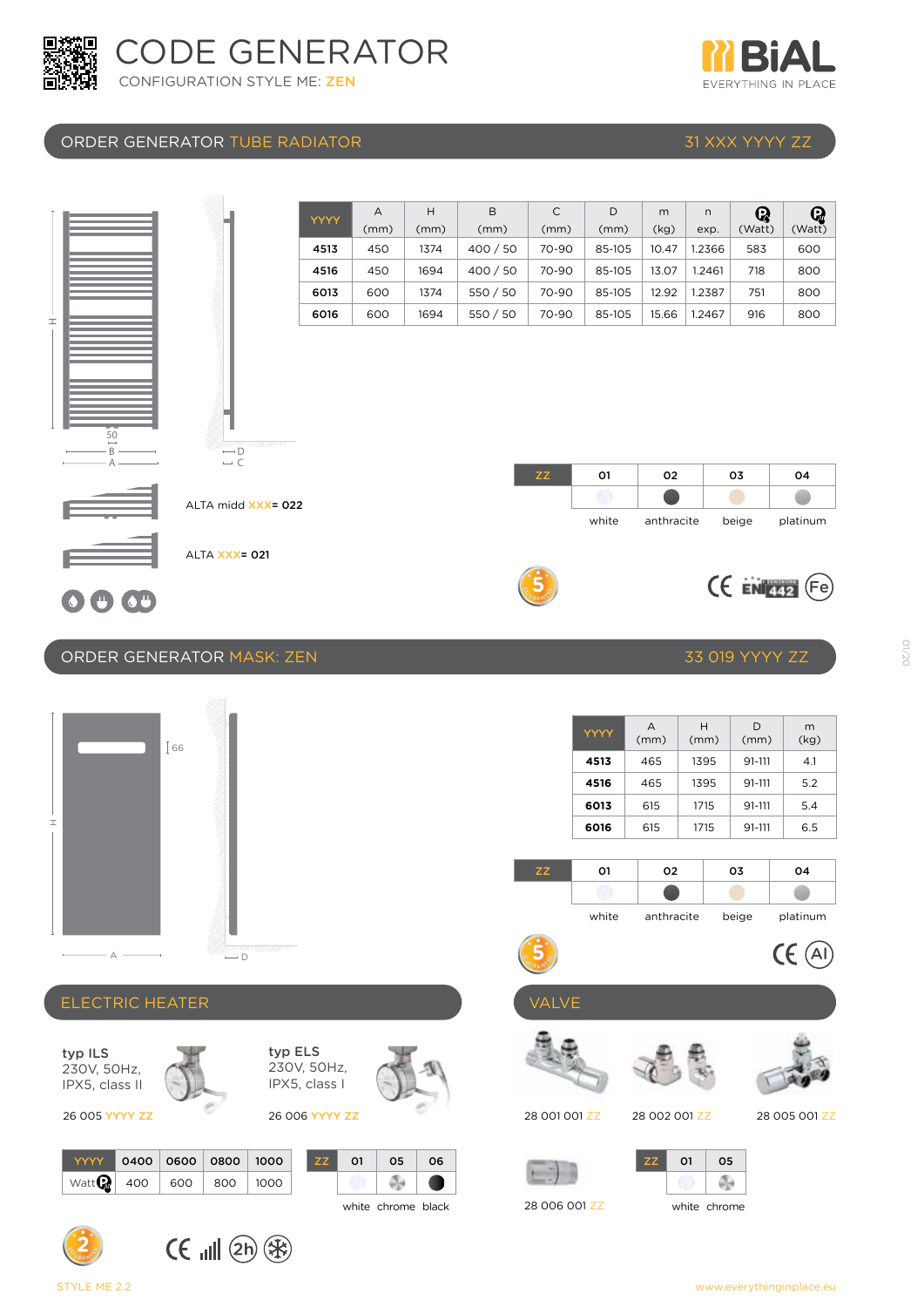# CONFIGURATION STYLE ME **DANDY**







Different mask designs BIAL design valves





Electric heater with 2 hour drying function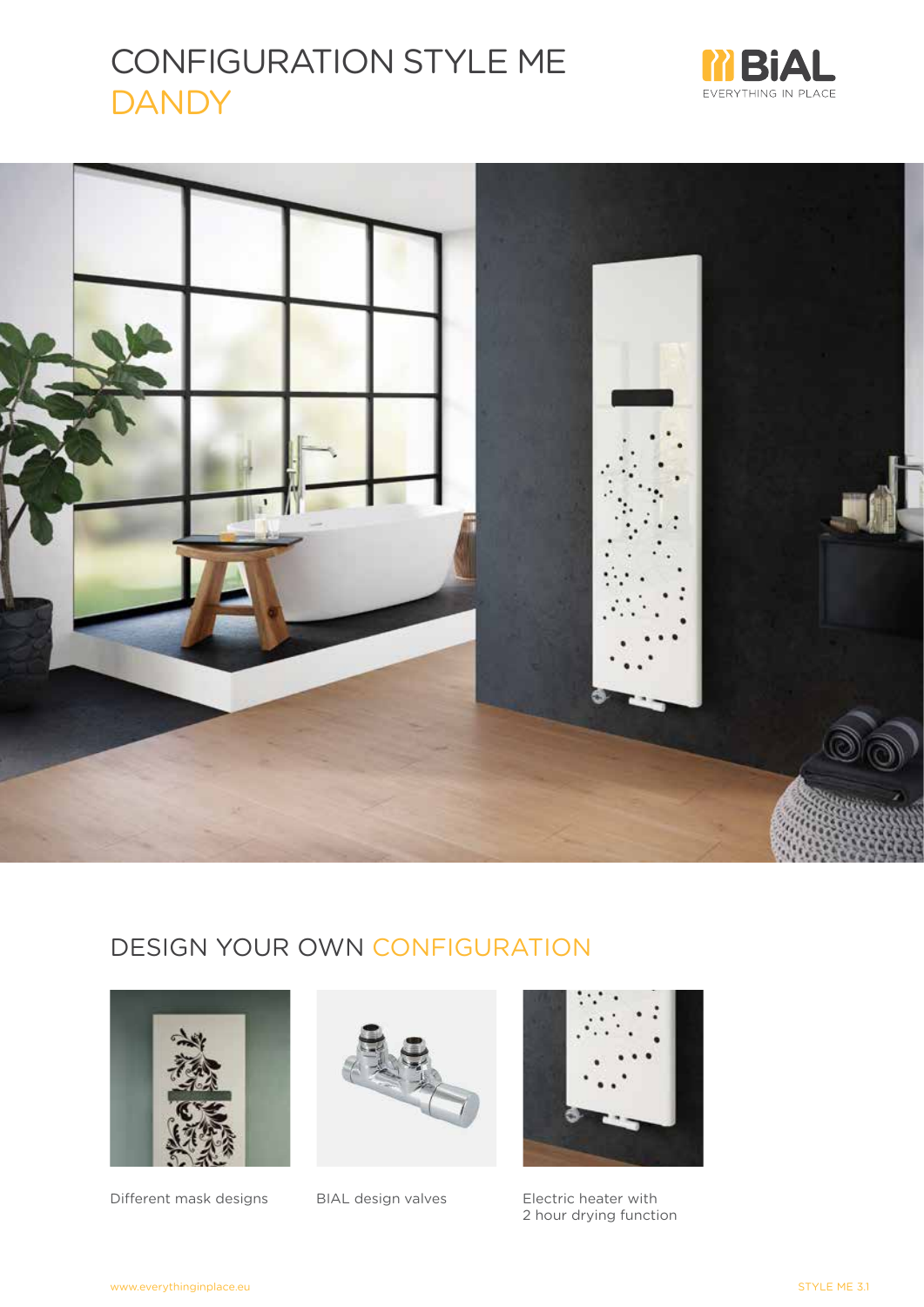

**EVERYTHING IN PLACE** 





26 005 YYYY ZZ 26 006 YYYY ZZ typ ELS 230V, 50Hz, IPX5, class I



|  | YYYY 0400 0600 0800 1000                                                  |  | -77 | O <sub>1</sub> |  |
|--|---------------------------------------------------------------------------|--|-----|----------------|--|
|  | $\textsf{Watt} \mathbf{Q} \vert$ 400 $\vert$ 600 $\vert$ 800 $\vert$ 1000 |  |     |                |  |
|  |                                                                           |  |     |                |  |

| Ο1 | 05                 | 06 |  |  |
|----|--------------------|----|--|--|
|    |                    |    |  |  |
|    | white chrome black |    |  |  |





28 001 001 ZZ

28 002 001 ZZ 28 005 001 ZZ





28 006 001 ZZ

white chrome



Watt $\mathbf Q$ 

typ ILS 230V, 50Hz, IPX5, class II

 $-A \longrightarrow W \longrightarrow D$ 

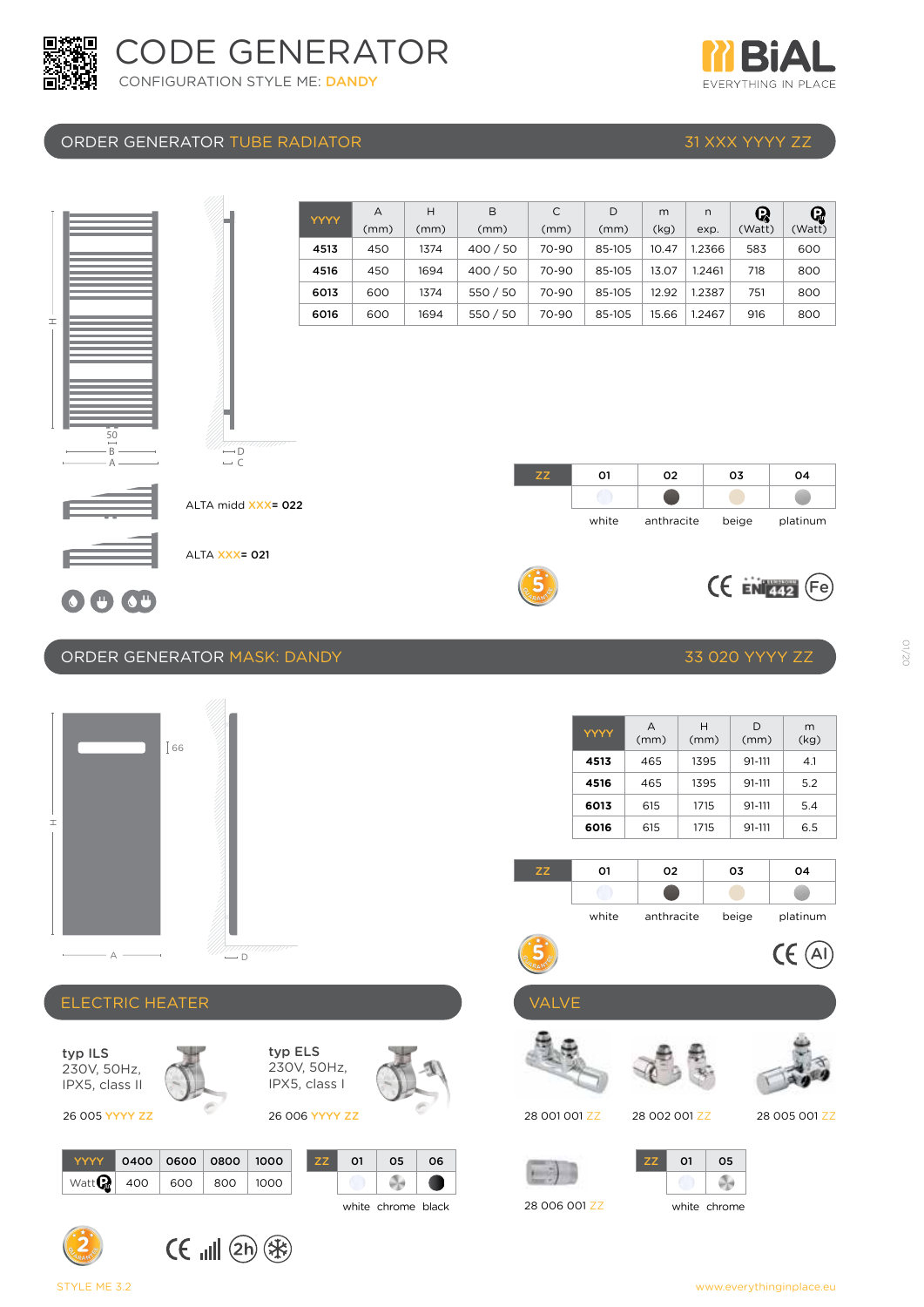# CONFIGURATION STYLE ME SUNNY







Different mask designs BIAL design valves





Electric heater with 2 hour drying function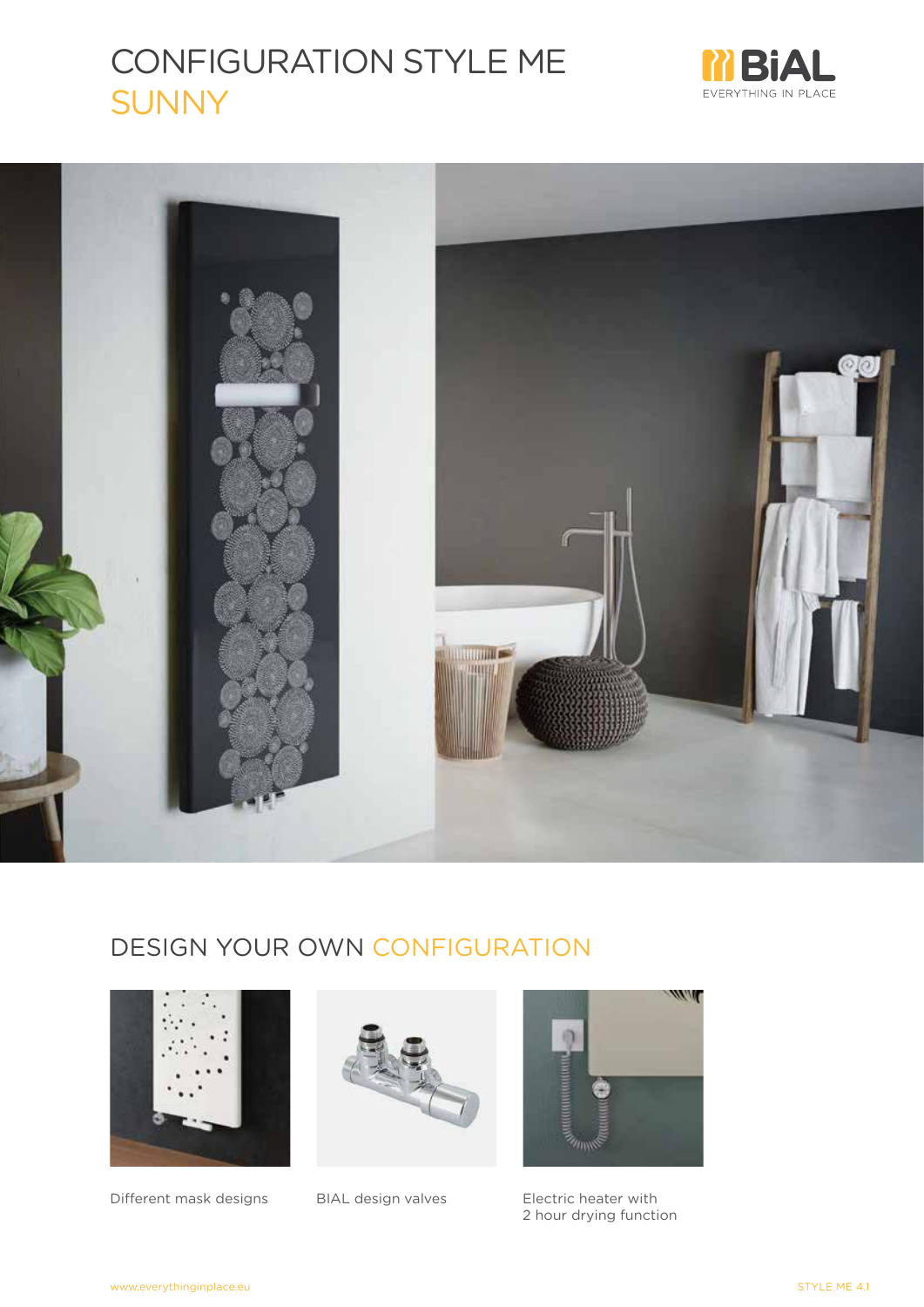

H





B 50





EVERYTHING IN PLACE

ALTA XXX= 021

### ORDER GENERATOR MASK: SUNNY 33 017 YYYY ZZ





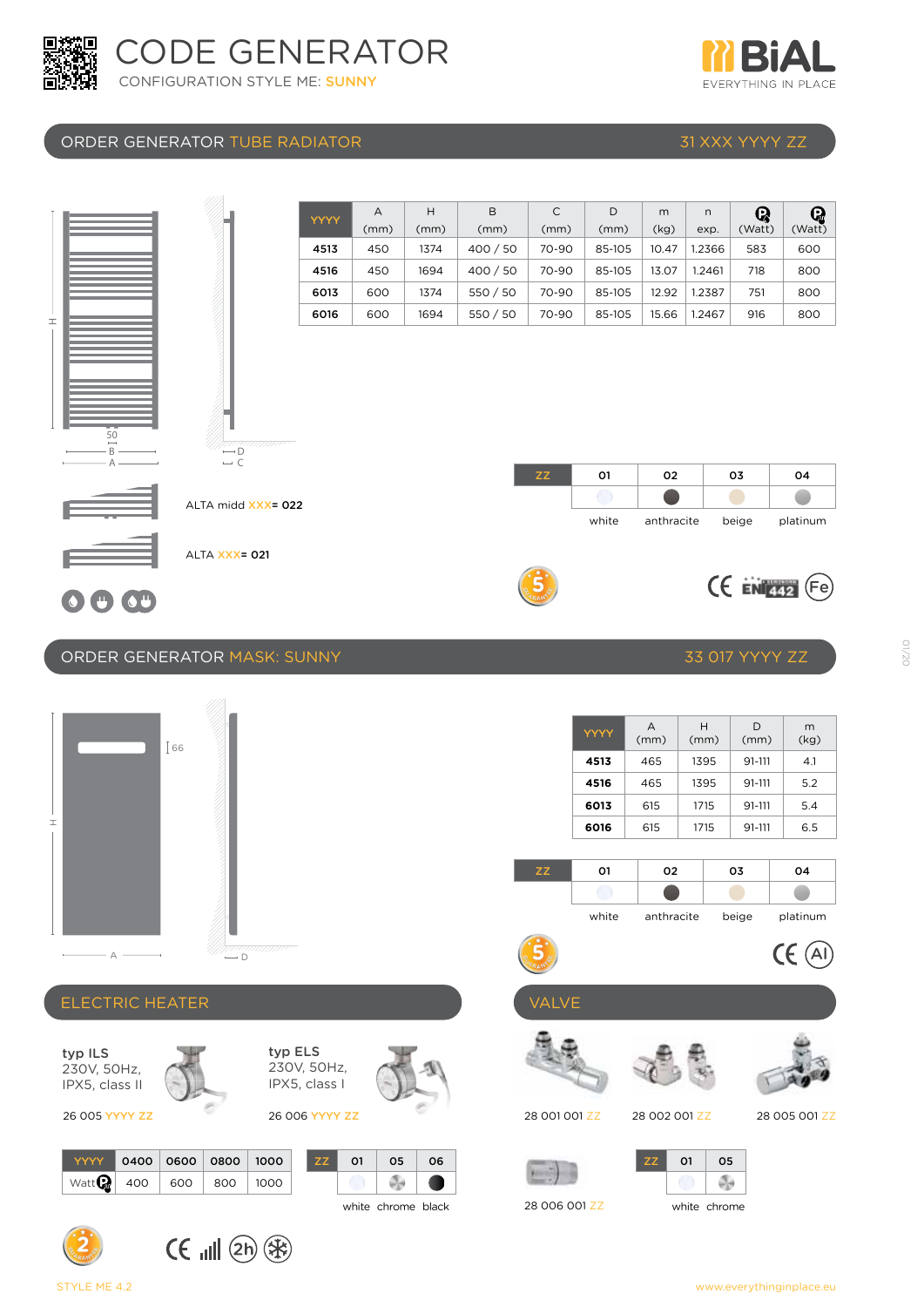# CONFIGURATION STYLE ME FLOREST







Different mask designs BIAL design valves





Available in all BIAL colours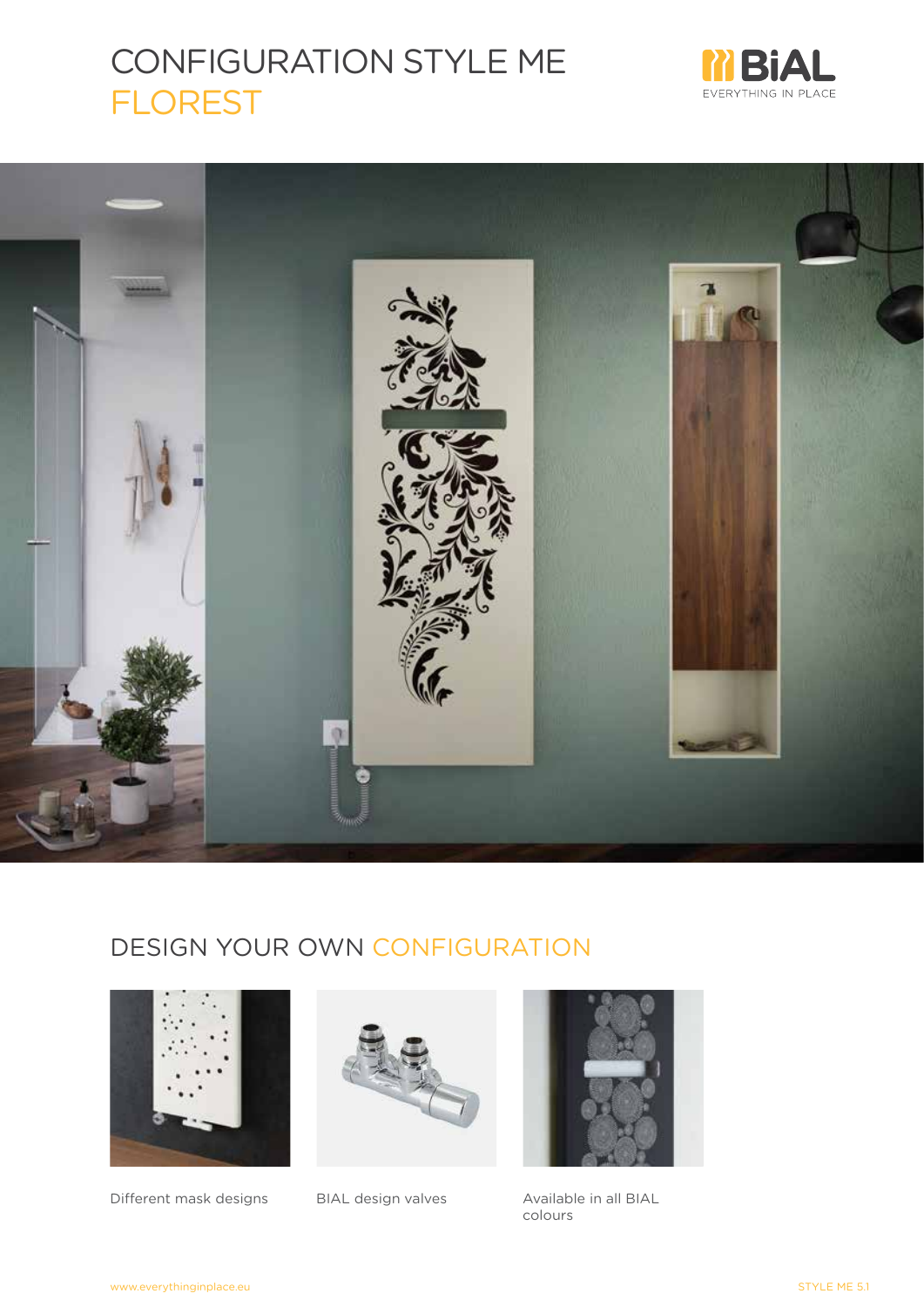









STYLE ME 5.2

**<sup>G</sup>UARANTE<sup>E</sup>**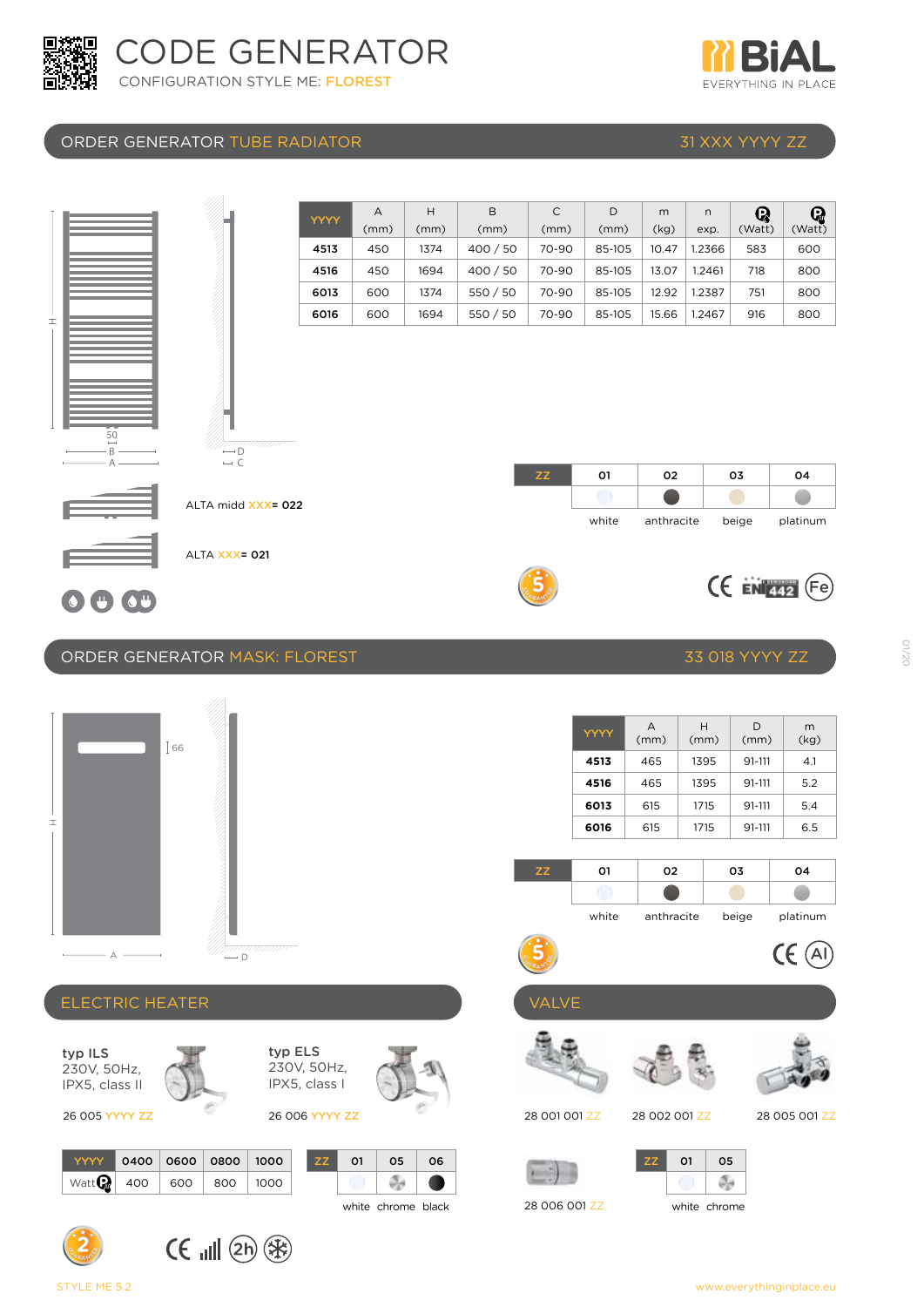# CONFIGURATION STYLE ME TIME







Different mask designs BIAL design valves





Electric heater with 2 hour drying function